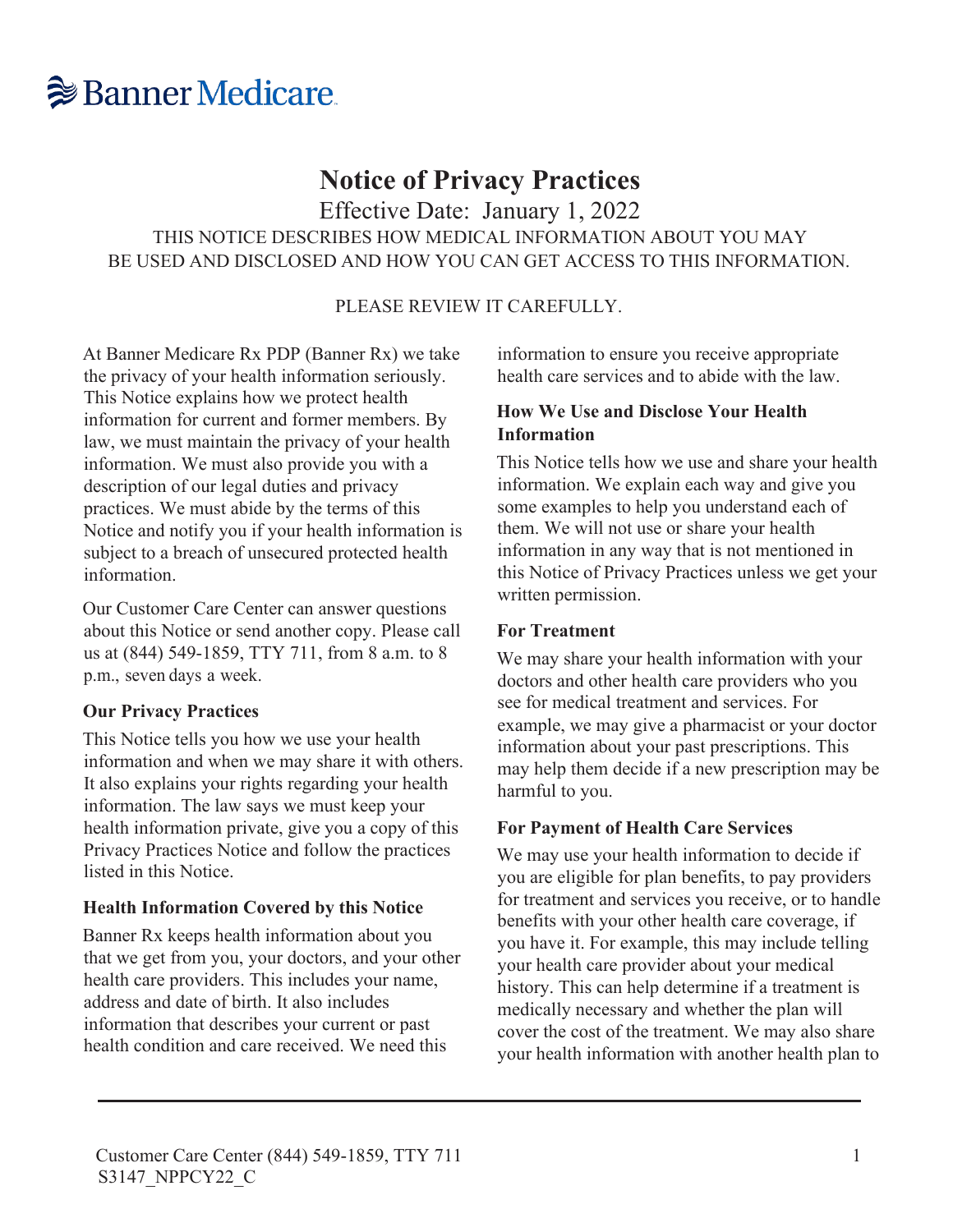handle coordination of benefits between the health plans.

# **For Health Care Operations**

We may use and share your health information for health care operations. This includes any activities necessary to operate our health plan and to make sure all our members receive quality care. Health care operations include:

- Reviewing quality of care and ways we can improve our service.
- Reviewing provider and health plan performance.
- Carrying out medical reviews to define medical needs, level of care and to decide if there was a good reason for the services.
- Performing audit functions.
- Fixing internal complaints, such as problems or complaints about your access to care or satisfaction with services.
- Making a benefit decision, managing a benefit plan and providing customer services.
- Other uses approved by law.

We may also use and share health information with other people or companies, which we call "Business Associates." We do this to help carry out payments or health care operations. These Business Associates only get information for what they need to perform their job. Before sending the information, we require them to agree in writing to protect the privacy of that information.

# **To Keep You Informed**

We may use your health information when we need to contact you about appointment reminders or to describe or suggest treatments. Also, we may use it to give you other information about healthrelated topics you may be interested in. For example, we may tell you about a class or seminar we offer when it relates to a condition your records say you have, such as diabetes. We may also inform you about changes to your health plan coverage.

# **Individuals Involved In Your Care or Payment for Your Care**

We may tell a friend or family member who is involved in your care or who helps pay for your care some details from your health information. If you cannot tell us not to share your information, we may use professional judgement to determine if it is in your best interest. Remember, you can tell us to keep this information private by calling our Customer Care Center at (844) 549-1859, TTY 711, from 8 a.m. to 8 p.m., seven days a week.

## **Special Situations**

Special situations may require sharing your health information. For example, we may release your information for any of the following reasons:

- When the disclosure or use is required to comply with state, federal or local law.
- To report information to state and federal agencies who manage our business. These include: the U.S. Department of Health and Human Services, and other federal and state regulatory agencies. We may release information for audits, research, inspection, and licensure purposes. Also, it may include reports to patient registries for conditions such as tumors, traumas and burns. The government requires this to monitor the health care system, the outbreak of disease, government programs, compliance with civil rights laws, and to improve patient outcomes.

#### **To Prevent a Serious Threat to Health or Safety and for Public Health Purposes** When necessary, we may use and share your health information to prevent serious health and safety threats to you or the public. This may include, disaster relief efforts. We may also share your health information to help with public health activities. These might include:

- Preventing or controlling disease, injury or disability.
- Reporting births and deaths.
- Reporting abuse or neglect.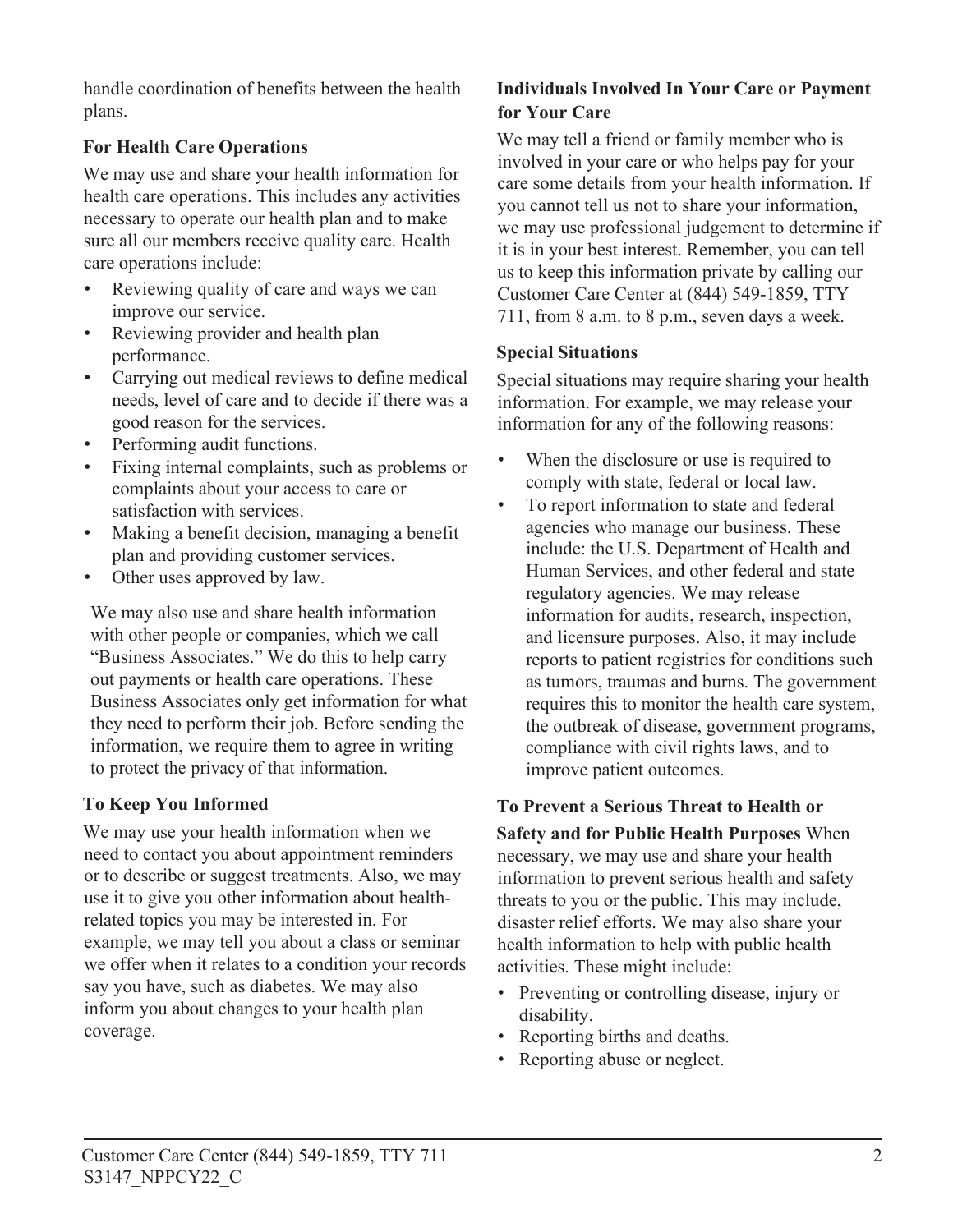- Notifying people of product recalls of things they may be using.
- Telling a person who may have been exposed to a disease or may be at risk for getting or spreading a disease or condition.
- Telling government authorities if we believe you have been the victim of abuse, neglect or domestic violence. We will only share this if you agree or when we are required by law.

# **Research**

We may allow researchers to use and disclose your health information when we have your written authorization. When this happens, we have a special process that protects the confidentiality of your health information. The institutional review board, an ethics board, reviews all research proposals to ensure privacy of information we approve for research. We may also use your information to contact you about your interest in participating in research studies. We may also permit researchers to review your information to prepare for research studies as long as they do not remove or take a copy of your information.

## **Organ and Tissue Donation**

If you are an organ donor, we may share health information with places that receive organs, eye or tissue transplantation. This may include, an organ donation bank, as needed to fulfill your donation wishes.

## **Military and Veterans**

If you are a member of the armed forces, we may share your health information with military personnel, when needed. We may also share health information about foreign military personnel with the correct military authority.

## **Workers' Compensation**

We may share your health information if you get sick or hurt on the job. Typically, the state's workers compensation laws require this.

# **Lawsuits and Disputes**

We may share your health information in legal matters. This includes responses to a court or administrative order, subpoena, or discovery request as well as other lawful means by someone involved in the dispute.

# **Law Enforcement**

We may share your health information if asked to do so by a law enforcement official. Specific reasons we will do this include:

- If we are required by law to do so.
- In response to a court order, subpoena, warrant, summons or similar process.
- For the reporting of certain types of wounds.
- To identify or locate a suspect, fugitive, material witness, or missing person.
- To inform them about the victim of a crime if, under certain limited circumstances, we are unable to obtain the person's agreement.
- To inform them about a death we believe may be the result of criminal conduct.
- To inform them about criminal conduct on our premises.
- In the case of an emergency, to report a crime, the location of the crime or victims, or the identity, description or location of the person who committed the crime.

# **Coroners, Medical Examiners, and Funeral Directors**

We may share your health information with a coroner or medical examiner. This may be necessary, for example, to identify someone who has died or to decide the cause of death. We may also share your health information to funeral directors as needed to carry out their duties.

# **National Security and Intelligence Activities**

By law we may share your health information to authorized federal officials for intelligence, counterintelligence, and other national security events.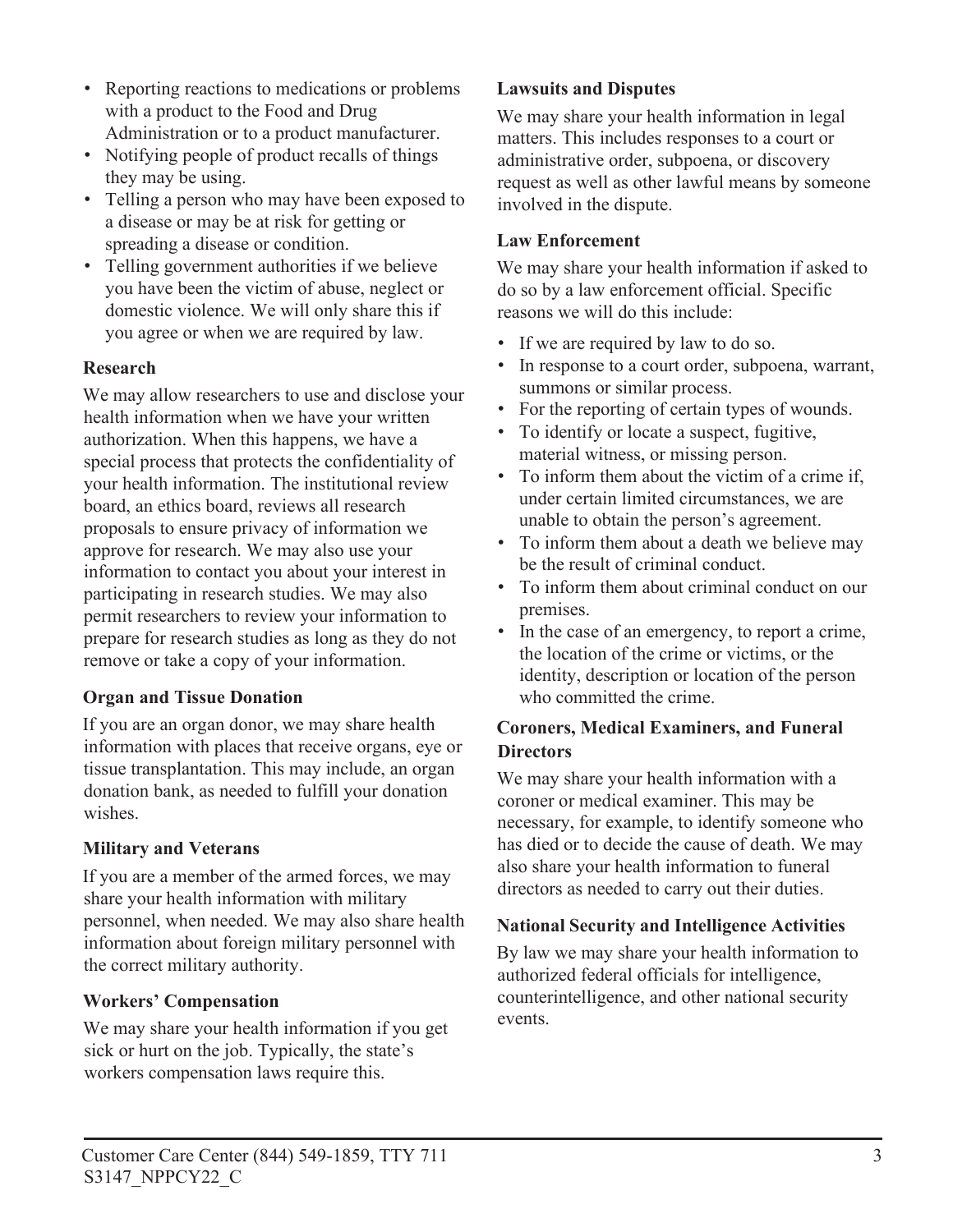## **Inmates**

An inmate does not have any of the rights in this Notice or the right to receive this Notice. We may release your health information to a correctional facility or law enforcement official when you are incarcerated. This release ensures inmates and those under custody receive needed health care. This also protects the health and safety of others.

**Information Not Personally Identifiable** We may use or share your health information when it cannot be used to identify you. We may also use a "limited data set" that does not contain any information that can directly identify you. We only use this for the purposes of research, public health matters or health care operations. For example, a "limited data set" may include your city, county and zip code, but not your name or street address.

# **Your Rights Regarding Your Health Information**

The following are your health information rights. If you would like to use the following rights, please call our Customer Care Center to request the forms or to get further information.

- Review and Copy Your Record. You have the right to review and get copies of your own health information annually. Banner Rx has a specific record set. This includes your medical claims history, pharmacy claims history, grievance and appeals documents, and your Banner Rx phone call record. You can receive these at no cost to you.
- You can contact Customer Care Center to initiate the request and the Compliance Department will respond.
- We will send you an authorization form to complete. Please return it to the Compliance Department with a copy of a picture ID so we can make sure we only send your records to you or someone you request to receive your records. You can receive your

records in paper form or by email (encrypted or not) if you prefer.

- Remember, a third party can gain access to Protected Health Information (PHI) without your consent when electronic media or email is unencrypted. We are not responsible for unauthorized access to unencrypted media or email or for any risks such as a computer virus potentially introduced to your computer/device when receiving PHI in electronic format or email.
- We must reply to your request for medical records no later than thirty (30) days after receipt of your request. If we cannot act within 30 days, we may take an additional 30 days after telling you of the reason for the delay. In that case, we will provide you with a new date the request will be completed. This response will either be a copy of your records in the manner you requested, permission for you to view your records on-site, or a reason for denying your request. If a request is denied, in whole or in part, we must give you a reason for the denial. We must also explain your rights to a review of the denial of access.

If you request additional copies of your information, we may charge you for our costs to copy the information.

- We will tell you in advance what this copying will cost. You can look at your record at no cost.
- Under very limited situations, your request may be denied, such as a request for psychotherapy notes. You may request a review of a denial by contacting our Customer Care Center toll free at (844) 549-1859, TTY 711, from 8 a.m. to 8 p.m., seven days a week.
- Request an Amendment of Your Record. If you feel that the health information we have about you is incorrect or incomplete, you may ask us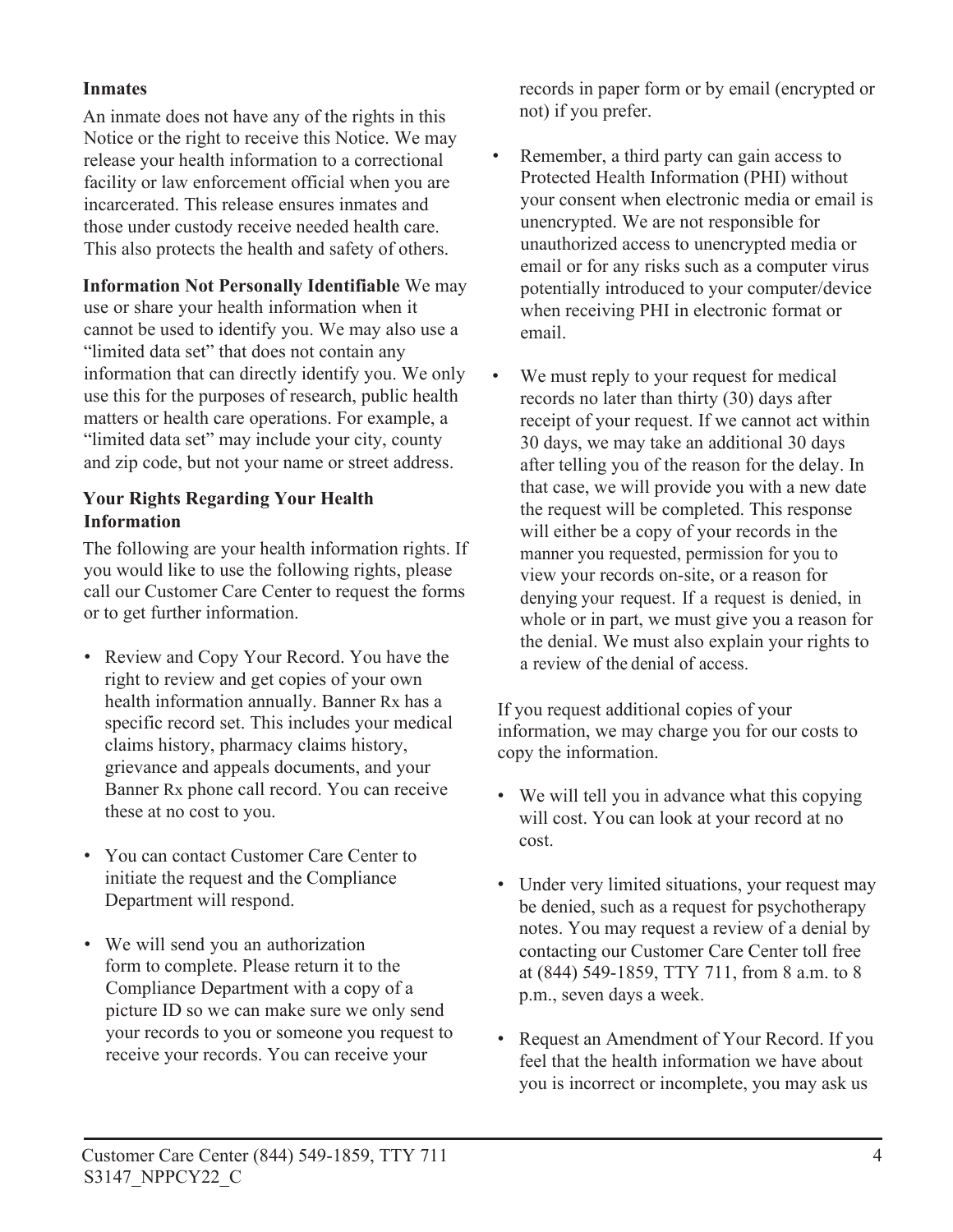to amend the information. You have the right to request an amendment for as long as we keep your information. We require you to provide a request in writing to the Customer Care Center, and it must provide a reason supporting your request.

- We may deny your request if it is not in writing or does not include a reason to support the request. We also may deny your request if you ask us to amend information created by someone else, is not part of the record used to make decisions about you, is not part of the information you are permitted to inspect or copy or is accurate and complete.
- Accounting of Disclosures. You have the right to receive a list of disclosures of your health information for any purposes other than your treatment, payment, or health care operations. You may request disclosures for up to six years prior to the date of your request. We will provide the first list to you free. We may charge you for any additional lists you request during the same year. We will tell you in advance what this list will cost. You must submit your request for an Accounting of Disclosures to our Customer Care Center in writing on an authorization form we will provide to you.
- Request Restrictions on Use or Disclosure of Your Health Information. You have the right to ask us not to use or disclose your health information in times we normally would. For example, in cases where the information is needed for treatment, getting paid, or health care operations. We are not required to agree with your request. However, if we do agree, we will comply with that agreement unless the information is needed to provide you emergency treatment. Your request for restriction must be made in writing to our Customer Care Center. You must tell us what information you want to limit and to whom you want it limited. You must also tell us if you want to limit our use, our disclosure or both.

• Request Confidential Communications. You have the right to request that we communicate with you about medical matters in a certain wayor at certain locations. For example, you may ask us to contact you at work instead of your home. Your request for confidential communications must be made in writing to our Customer Care Center.

#### **Your Right to a Paper Copy of This Notice**

You may request a copy of this Notice at any time. Even if you have agreed to receive this Notice electronically, you are still entitled to a paper copy. You may download a copy of our current notice from our website at [www.BannerHealth.com/MedicareRx.](https://www.bannerhealth.com/MedicareRx)

#### **Complaints**

If you believe your privacy rights have been violated, you may file a complaint with us by calling our Customer Care Center at (844) 549- 1859, TTY 711, from 8 a.m. to 8 p.m., seven days a week.You may also choose to write us at:

Banner Medicare Rx Grievances and Appeals 2701 E. Elvira Road Tucson, AZ 85756

Additionally, you may also file a complaint with the Secretary of the U.S. Department of Health and Human Services or the Office of Civil Rights ([www.hhs.gov/ocr\)](https://www.hhs.gov/ocr/index.html). All complaints must be sent in writing. You will not receive a penalty if you decide to file a complaint.